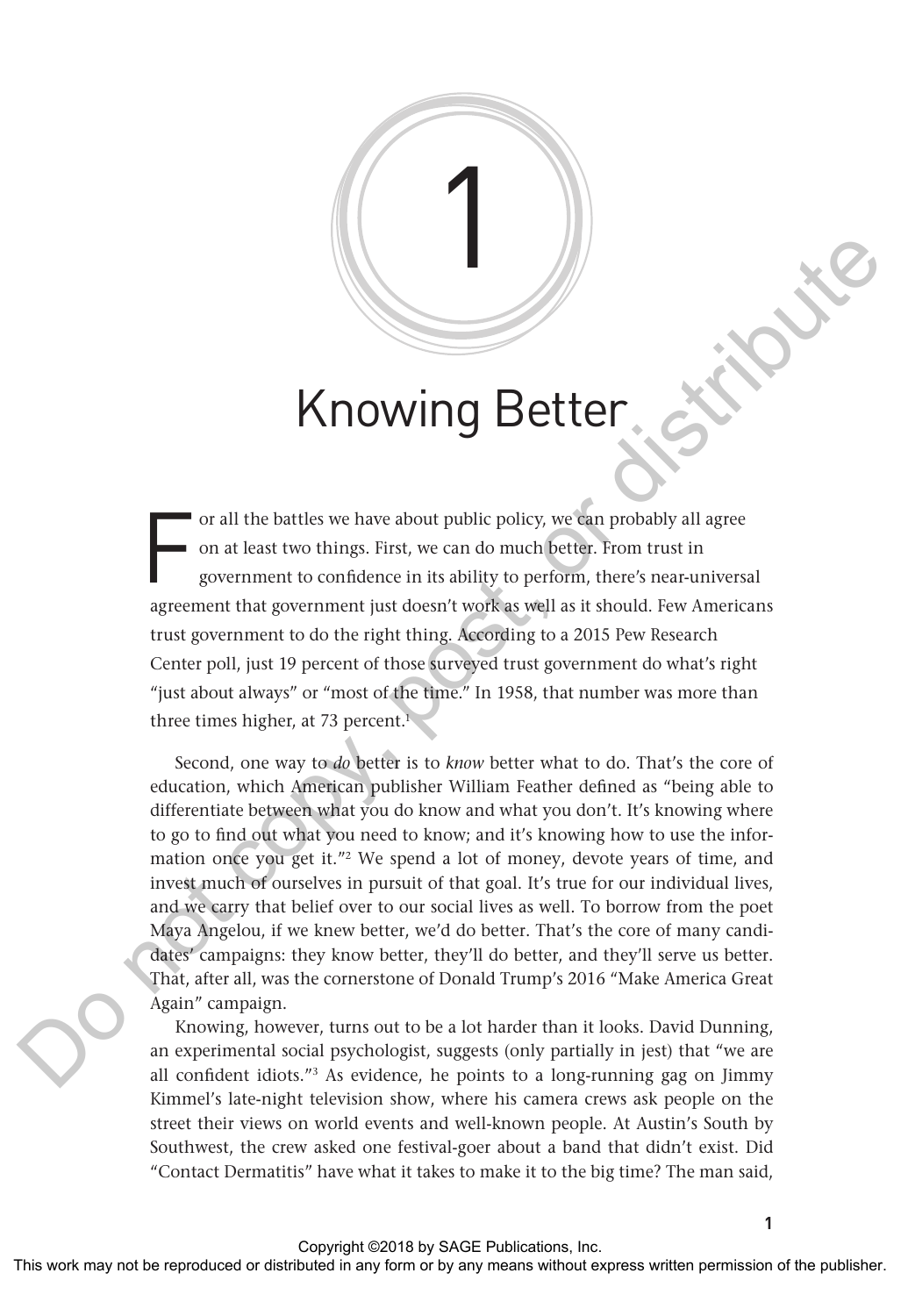"Absolutely." The crew got similar replies when people on Hollywood Boulevard were quizzed about whether the 2014 movie *Godzilla* was insensitive to those who survived a giant lizard attack on Tokyo or whether Bill Clinton got enough credit for bringing the Korean War to an end.

The research that Dunning conducted with one of his students, Justin Kruger, found that incompetent people can't see how incompetent they are. None of us knows everything, so the Dunning-Kruger effect applies to all of us. And how do we react? Not by becoming disoriented or worried, Dunning concluded. "Instead," he wrote, "the incompetent are blessed with an inappropriate confidence, buoyed by *something* that feels to them like knowledge." We tend to double-down on what we *think* we know, since that turns out to be easier than having to confront gaps in our knowledge and then work hard to fill them. It turns out to be "easy to judge the idiocy of others," to fail to recognize the idiocy in ourselves, and to spot the misinformation that too often shapes our decisions.<sup>4</sup> (It's worth noting, by the way, that "idiot" comes from the ancient Greek, referring to something that pertains to oneself. The self-centeredness of "idiot" bears directly on the search for knowing better, since the more one looks to oneself for knowledge, the more likely incompetence is likely to result.) The research that households with our state studies that the results of the results are of the results are better permit any proper term of the results were the publisher. This was not be reproduced to the results were th

This complicates two foundations of our problem with a third. When it comes to public policy, we don't think government does well. We think it can—and should do better. We think we can do better by knowing more. But we think we know more than we do, often don't recognize what we don't know, and think that those who disagree with us are idiots. Of course, there's nothing new here. Benjamin Franklin wrote, "A learned blockhead is a greater blockhead than an ignorant one."<sup>5</sup> And, as Franklin is quoted as saying, "The doorstep to the temple of wisdom is a knowledge of our own ignorance."6 It's hard to do better when we don't know what we don't know, when the gap doesn't cause us personal concern, and when we can write off others whose views are different because we're convinced they just don't know what we know. It's hard to escape idiocy. And, of course, none of us believes we are idiots to begin with—that's always someone else's problem.

The gap between what we know—and what we can agree that we know—and what we *need* to know is enormous. Two former directors of the U.S. Office of Management and Budget, one Republican (Jim Nussle) and one Democrat (Peter Orszag), contend that "based on our estimate, less than one dollar out of every hundred dollars the federal government spends is backed by even the most basic evidence."7 A former senior White House adviser for President George W. Bush, Ron Haskins, joined with Greg Margolis to plead, "Show me the evidence," in their 2015 book.<sup>8</sup> Investing more in knowing more, for many policy folks, is the key to making government work better.

We seek to escape extremely stupid behavior founded on doing things that don't work. We need to do better to make our democracy work better. Almost everyone agrees we need that escape. We know it's a very hard road because, if it were easy, we would have done so a long time ago, especially given the decades of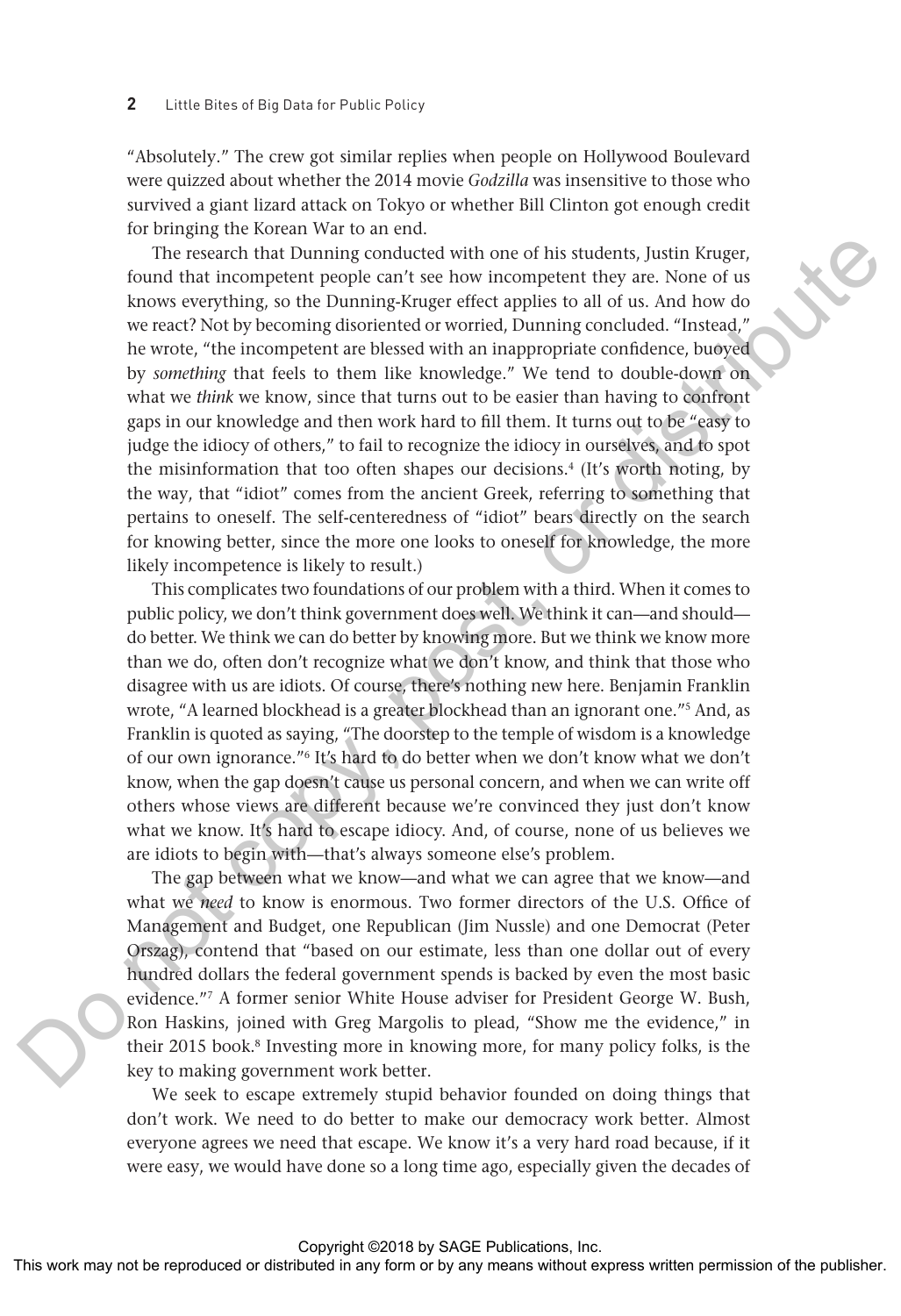time and billions of dollars we've spent trying to do better policy analysis. Only rarely do people do stupid things on purpose, especially when it comes to making big, expensive decisions affecting many other people. So how can we better solve the core Maya Angelou problem: *knowing better to do better*?

In fact, the problem of figuring out what we know and then determining what to do about it is getting bigger, and the problem is growing faster than we can keep up with. We are awash in an accelerating supply of information, which we call the *big data* movement. Everything we do is generating data—our web browsers are capturing vast supplies of what we are searching for and what we might want to buy, hidden cameras on our campuses and office buildings are collecting information on who is driving and walking where, and our music and video streaming services know what we are listening to and watching. Government and private organizations are also collecting lots of information on everything from where we live and drive to how much pollution we produce and how many jobs we create. If there were data sniffers, they would show that every step we take during the day leaves behind unimaginable—and often unimagined—trails of data. All of this information generates huge piles of big data—collections of raw numbers and information that can be digested into insights that can improve our decisions. In some cases, we can use traditional statistics like means, medians, variances, and regressions to wrestle these data into meaning. But in far more cases, we need new and better tools, which can sometimes provide even better insights. Sometimes little bites of this mega-supply can provide far better evidence for improving the public policies that shape our lives. Making good sense of all the data we have around us is the goal of this little book. In the risk may not be reproduced or distributed in a sected<br>this work may not be reproduced in any form or by any system of the reproduced in any system. We are the reproduced in a sected<br>trial publisher of the publisher

## **Doing without Knowing (Everything)**

Nussle and Orszag are both right and wrong in trying to wrestle with the problem of evidence. They are right because fundamental, scientifically based data inform relatively little of our public policy. But they are wrong in arguing that only 1 percent of what government does is backed by "even the most basic evidence." In fact, there's *some* evidence backing up almost *everything* government does, even the wrong things. It's just that the evidence isn't always right, decision makers don't always follow what we know, and their decisions certainly don't always lead us in the right direction.

Consider, for example, the war in Iraq. American and British leaders argued in 2003 that they needed to go to war against Iraqi leader Saddam Hussein because he was stockpiling weapons of mass destruction and was on the verge of using them. In fact, there were no weapons of mass destruction. An exhaustive inquiry by Sir John Chilcot in the United Kingdom produced a devastating report. He concluded that analysts who made the case for war had overstated the evidence "with a certainty that was not justified." The nations failed to understand the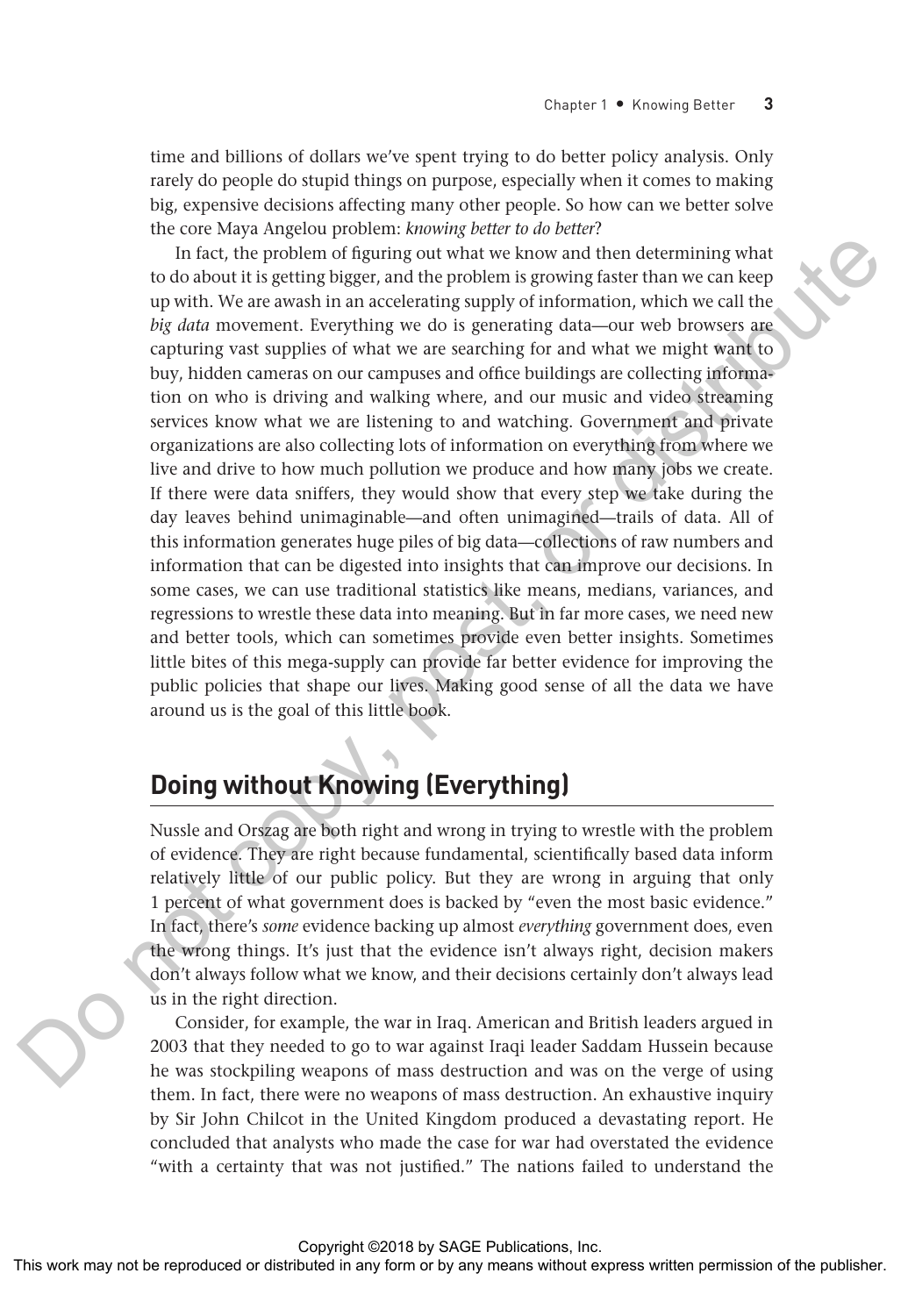consequences of the invasion, especially for how to deal with Iraq after Saddam's departure. And, most pointedly, "the Government failed to achieve its stated objectives." Moreover, "policy on Iraq was made on the basis of flawed intelligence and assessments. They were not challenged, and they should have been." As a result, the alliance found itself in a position that, Sir John said, was "humiliating."9

What accounts for such problems, here and in countless other cases? There are three cascading challenges:

- 1. *We don't know everything—and we never can.* The human limits on looking, understanding, processing, and deciding mean that we can never know everything that matters, even about important things in which we focus our efforts. Some of that flows from fundamental human bounds in processing information. Some of it comes from the fact that not everyone involved in a big policy decision shares all that they know. Saddam was notorious for puffing about his capabilities and for enshrouding his decisions in fog. It was hard for British and American intelligence analysts to know what was true and what wasn't. Toward the end, Saddam told everyone he did not have stockpiles of weapons of mass destruction, but British and American intelligence analysts simply didn't believe him. They were wrong—not because they wanted to be but because they failed to look hard enough, to apply enough checks to their own judgments, and to recognize that this might actually be a rare case when Saddam was telling the truth. The may not be reproduced or the reproduced or the results of the results of the results or distributed in a<br>properties the results of the results of the results of the results of<br>the results of the publisher. The final m
	- 2. *Some of what we know is wrong.* Some of the intelligence leading analysts to conclude that Iraq held weapons of mass destruction came from a source that described a device containing spherical glass devices. The devices, in fact, bore a striking similarity to chemical weapons that actors Nicholas Cage and Sean Connery set out to destroy in the 1996 movie *The Rock*  before a general played by Ed Harris could launch the weapons against San Francisco.<sup>10</sup> The Chilcot report, however, noted that nerve gas isn't typically carried in glass spheres—they can easily break and hurt everyone, including the soldiers planning to use them. What the intelligence source reported seemed to track with the movie, and the movie seemed to add credibility to the source's reports, even though experts knew it couldn't be real.<sup>11</sup>
		- 3. *We don't need evidence to make decisions.* Analysts who produce serious policy analysis contend that the world would be better if policymakers listened to them more often (it would) and that policymakers should do so (but very often they do not). Charles E. Lindblom and David K. Cohen explain why. Policy analysts, they argue, "greatly overestimate the amount and distinctiveness of the information and analysis they offer for social problem solving." Even more important, they point out, society can—and often does—rely on "ordinary knowledge" to make decisions—information that flows from experience and common sense. For most problems, "people will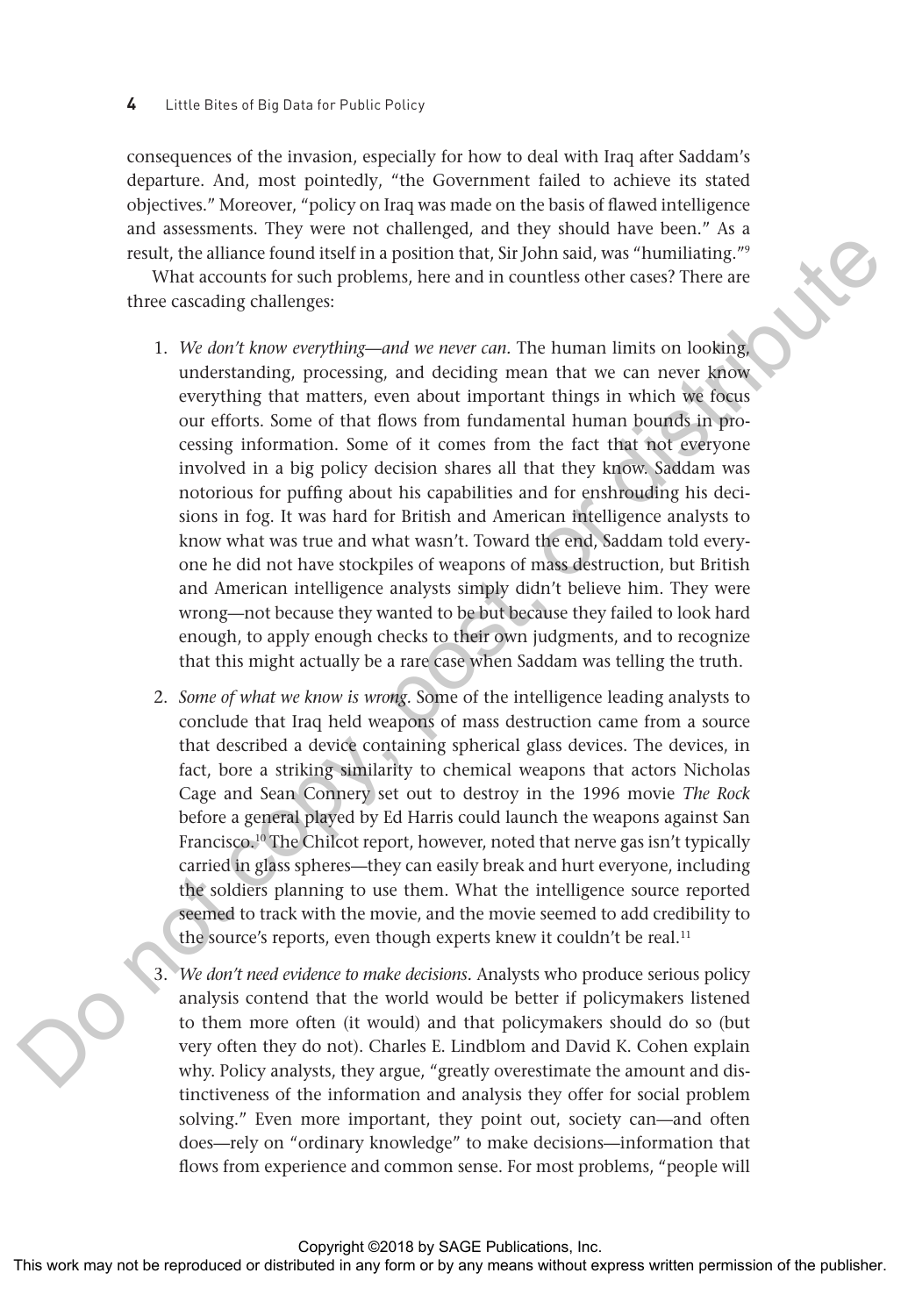always depend heavily on ordinary knowledge." It is always available, it always provides at least some answer to every question, and it is not always clear to policymakers what value sophisticated policy analysis adds.<sup>12</sup>

Policymakers, of course, are invariably convinced that they know best what will best help their constituents. After all, they won their jobs by putting their case to the people and winning elections. It's little surprise that this convinces them that they have a good sense of the pulse of the voters—better, certainly, than analysts who have never had to run for office. Nothing better reinforces their sense of the power of ordinary knowledge than standing in front of thousands of cheering fans and then winning more votes than anyone running against them. That makes it easy for them to become convinced that they have all the insight they need to govern well.

### **The Law of Supply and Demand**

These challenges lead to a central fact: no matter how much evidence analysts slide before government's policymakers and managers, policymakers won't use it unless it is useful to them. It is one thing to make the case for a larger, more powerful supply of evidence, as Nussle and Orszag have done. But it's quite another to create a larger *demand* by policymakers for evidence. Unless government's policy people want it and use it, producing more of it will not affect policy one bit. Policy people will only seek evidence that helps them solve problems they need or want to solve.

There's an understandable dilemma at the core of much analysis about government. Analysts look at government's performance and know it can be better—and they're right. They believe that knowing better can make it better—and they're right. They believe that they can study problems better, learn more, provide evidence, and move policy in a stronger direction—but too often they're frustrated. Analysts' answers aren't always the ones that top policy officials find easy to accept. In fact, the answers aren't always to questions that these officials want answered. Sometimes there's a mismatch between the analysts' work and policymakers' questions because analysts, driven by the techniques they've worked so hard to hone, go where the data are. Sometimes they focus on the issues that they think are most important and would benefit most from their work. Sometimes they don't have enough contact with policymakers to know what problems most need analysis. Sometimes they don't provide answers in a form that policymakers find digestible. For a variety of reasons, analysts who focus on supplying analysis often end up discouraged by the gap between the things they say and the actions that policy officials take. That's the supply-side problem. The means of course, an investment of the reproduced or distributed in any form or by any means with the reproduced in any means we reproduced in a mean the reproduced in the reproduced in any means we reproduced in any m

Then there's the demand-side problem. Policy officials sometimes have little patience for the rigor and arcane methods of policy analysis. Sophisticated statistical techniques, like multiple regression and analysis of variance, often speak in a language that policymakers can't translate. Policy officials complain that the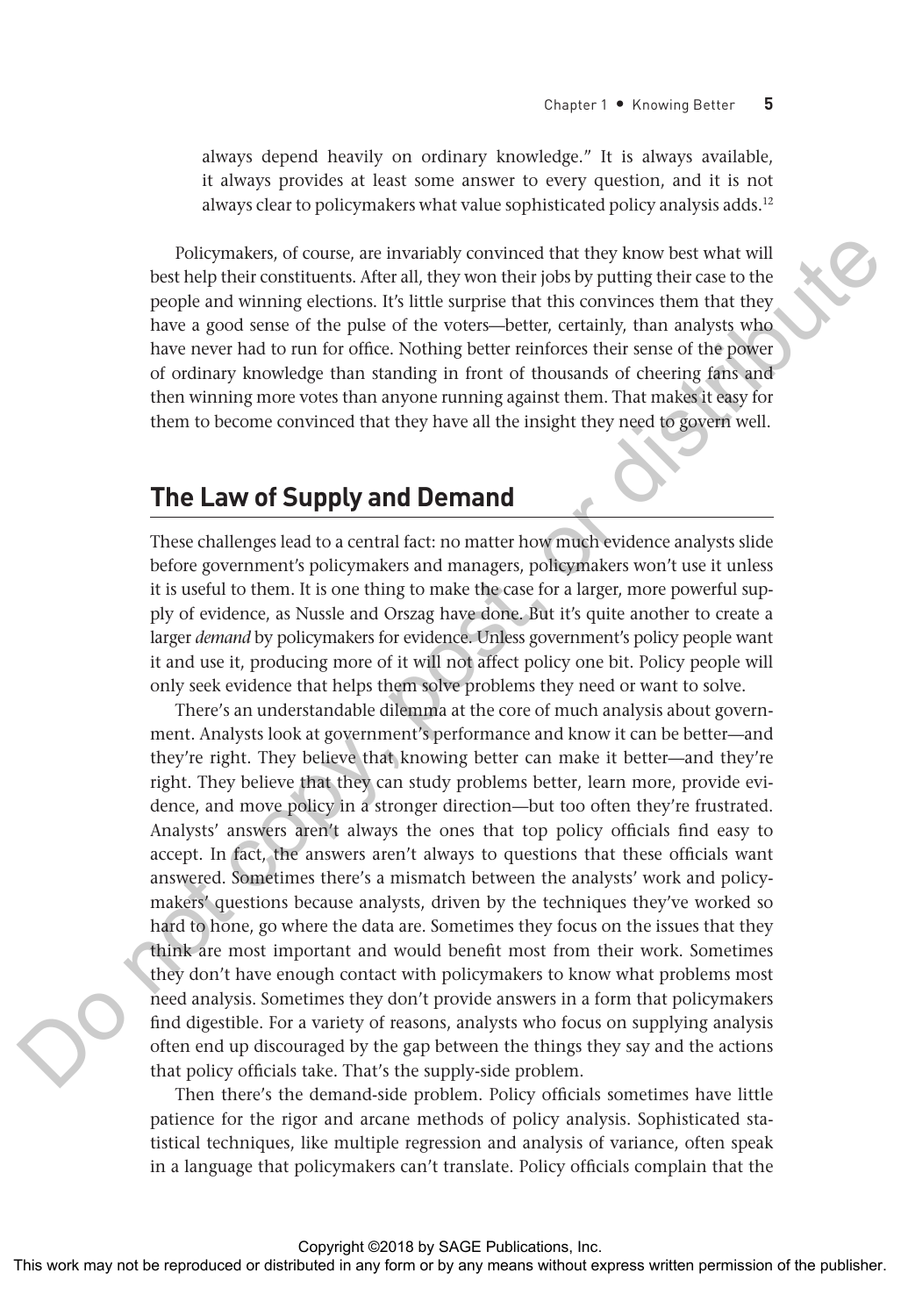focus on uncertainty and significance tests clouds the meaning of the data—and confounds their need to make black-or-white, up-or-down decisions. They point to the fact that much of the data and analysis is backward-looking, based on what analysts could study about programs in the past and based on data already at hand, while they need to make decisions about the future. While they might not say it, they often trust their own instincts more than the studies that analysts present. In a nutshell, they sometimes think that analyses don't answer the problems they face in ways that help them solve them.

That produces a gap between the supply side and demand side of analysis. Suppliers of evidence often don't give policy officials what they need, when they need it, in a form they can use, on the problems where they need the most help. Users, on the demand side, often don't find the evidence useful. We unfortunately often end up, as a result, spending a lot of time producing evidence that policy officials don't use; policy officials spend a lot of their time making mistakes that better evidence could help them avoid. We can do better if we know better. We can know better about what works. But, too often, there's a gap between the knowing and the doing. And that isn't good for anyone. The may note that the representation about the future. Which they must be reproduced to any produced or a produced in any means were the may that the publisher or distributed in any means when the publisher and the publis

### **Making Evidence Speak**

Making policy better—escaping the kind of idiocy that Dunning described requires closing the supply-demand gap in public policy evidence. We need to find a balance between the evidence that analysts supply (or want to) and the evidence that policymakers demand (or can be convinced to). That leads to the five principles:

Principle 1: *Evidence is of no use to anyone unless its consumers want it and use it.* That requires producing the supply of the evidence that decision makers want and need. It also requires creating demand from decision makers for evidence that will prove useful. This is the challenge of balancing supply and demand.

Principle 2: *It's important to get the story, and get it right.* Evidence comes in a wide variety of forms, from the "gold standard" of policy analysis, randomized controlled trials, to impressions picked up off the streets. Good evidence is valid, reliable, and timely. This is the challenge of data analytics.

Principle 3: *It's important to tell the story in ways that capture what the evidence says (and thus fits what analysts who supply it know) and in language that will be clear (and thus fits what policymakers who demand it need to know).* This is the challenge of data visualization.

Principle 4: *It's important to sell the story in ways that make the evidence convincing.* Analysts sometimes assume that, after they've worked through the vast complexities of the problems they're studying, their results will speak for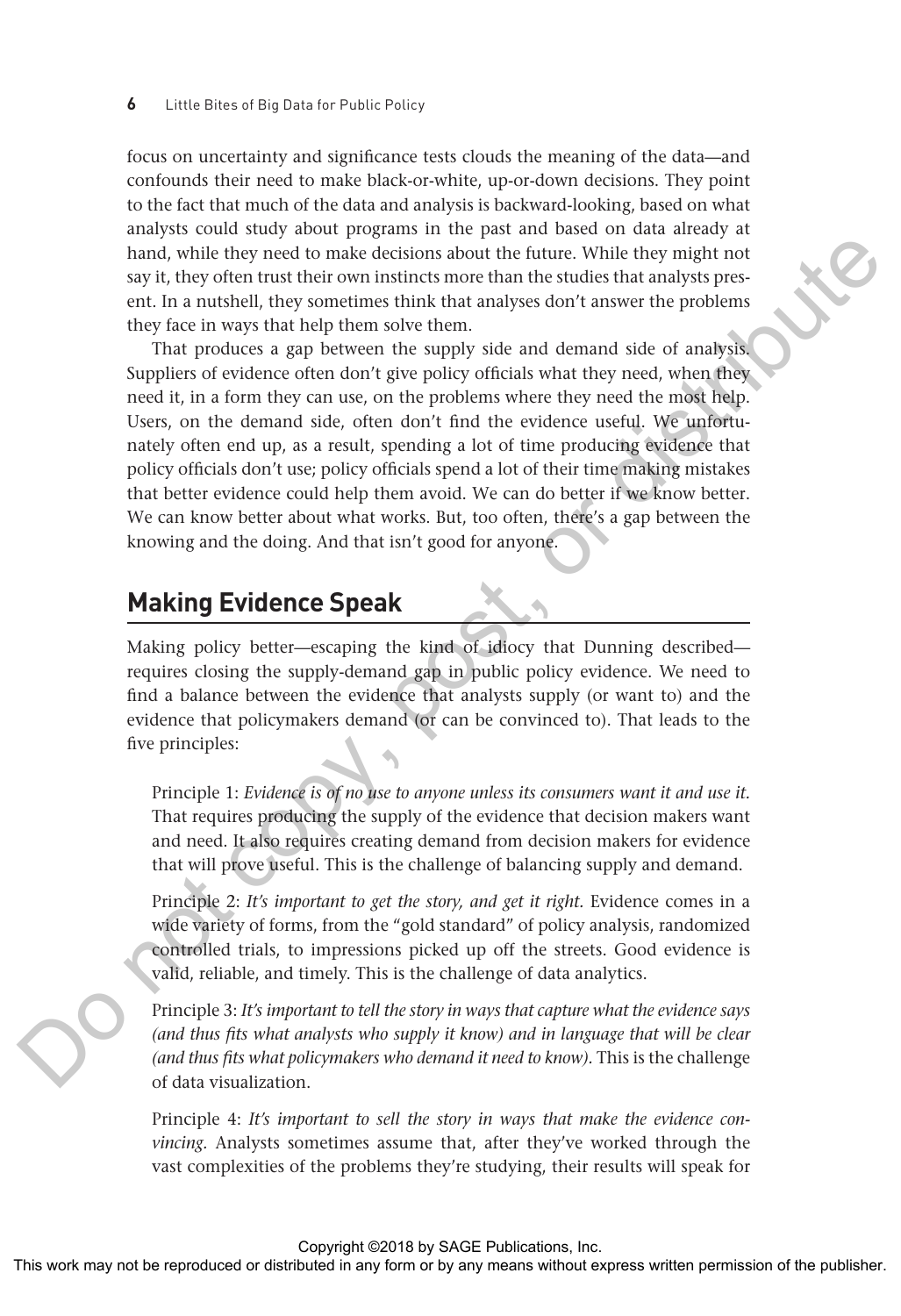themselves. They never do, both because there's always uncertainty around the findings and because many other voices are competing for the decision makers' ears. This is the challenge of policy persuasion.

Principle 5: *It's important that the evidence speak above the noise.* We are increasingly living in a world in which there is boundless information, always swirling in a news cycle that never ends. Knowing better requires putting careful analysis, some of which takes years to develop, into a turbulent environment where, in minutes, social media can transform everything, including what analysts sometimes have struggled for years to study and learn. To do better, we need to know better, and knowing better requires solving this last challenge: immediate transparency. Therefore Strain or the restricted space of the restricted or distributed or distributed or distributed or distributed in any or by any means of the publisher or distributed in any means with the publisher or distributed

These are the challenges in the world of public policy that we face in *knowing.* We'll explore strategies for solving these challenges in the coming chapters, beginning with challenge two: working through the many streams of policyrelevant data.

### **Notes**

- 1. Pew Research Center, "Beyond How Americans View Their Government" (November 23, 2015), http://www.people-press .org/2015/11/23/1-trust-ingovernment-1958-2015. Small portions of the argument in this chapter originally appeared in two pieces I've written: "Making Data Speak: Lessons for Using Numbers for Solving Public Policy Puzzles," *Governance* 29 (2016), 573–579; and *Escaping Jurassic Government: How to Recover America's Lost Commitment to Competence* (Washington, D.C.: Brookings Institution, 2016).
- 2. "William Feather," Wikiquote, https://en.wikiquote.org/wiki/ William Feather.

David Dunning, "We Are All Confident Idiots," *Pacific Standard* (October 27, 2014), https://psmag.com/we-are-allconfident-idiots-56a60eb7febc# .4hnv1jdnh; see also David Dunning and Justin Kruger, "Unskilled and Unaware of It: How Difficulties in Recognizing One's Own Incompetence Lead to Inflated Self-Assessments," *Journal of Personality and Social Psychology* 77 (1999), 1121–1134.

- 4. Ibid.
- 5. "A Learned Blockhead Is a Greater Blockhead than an Ignorant One," Founders' Quotes, http://foundersquotes .com/founding-fathersquote/a-learned-blockhead-isa-greater-blockhead-than-anignorant-one.